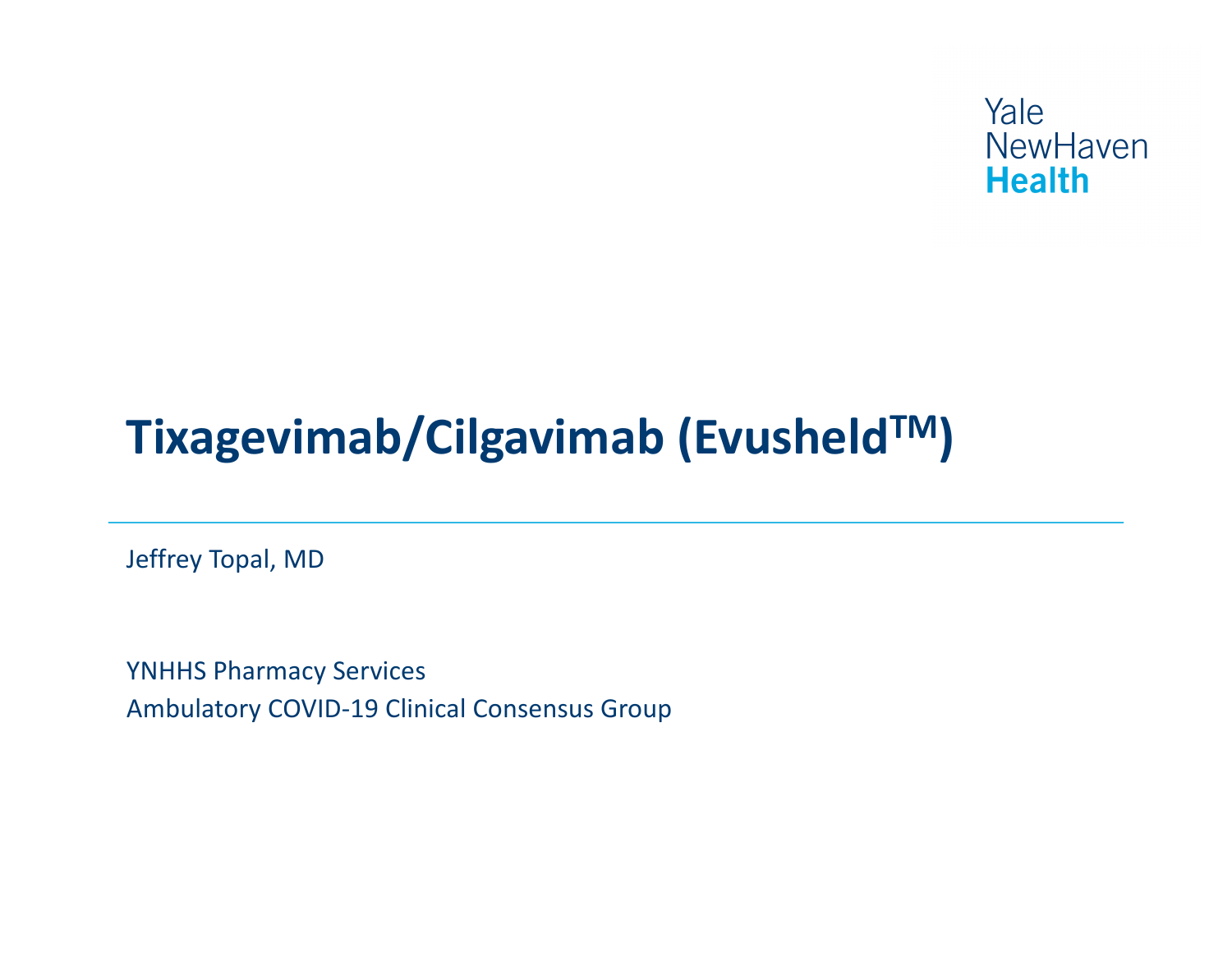- − Combination of 2 monoclonal antibodies which bind to different parts of the RBD of the SARS CoV-2 spike protein
- − Granted an EUA by the FDA on 12/8/2021 for:
	- **PRE-EXPOSURE** prophylaxis for COVID-19 in adults and children > 12 years & weighing at least 40kg)

#### AND

− Who have moderate to severe immune compromise and may not mount an adequate immune response to COVID-19 vaccination

OR

− For whom COVID-19 vaccination is not recommended due to a history of severe adverse reactions (e.g., severe allergic reaction) to a COVID-19 vaccine and/or vaccine components

(Anonymous. Fact Sheet for Healthcare Providers: EUA for EvusheldTM . 12/2021. Available [at: https://www.fda.gov/media/154701/downloa](https://www.fda.gov/media/154701/download)d)

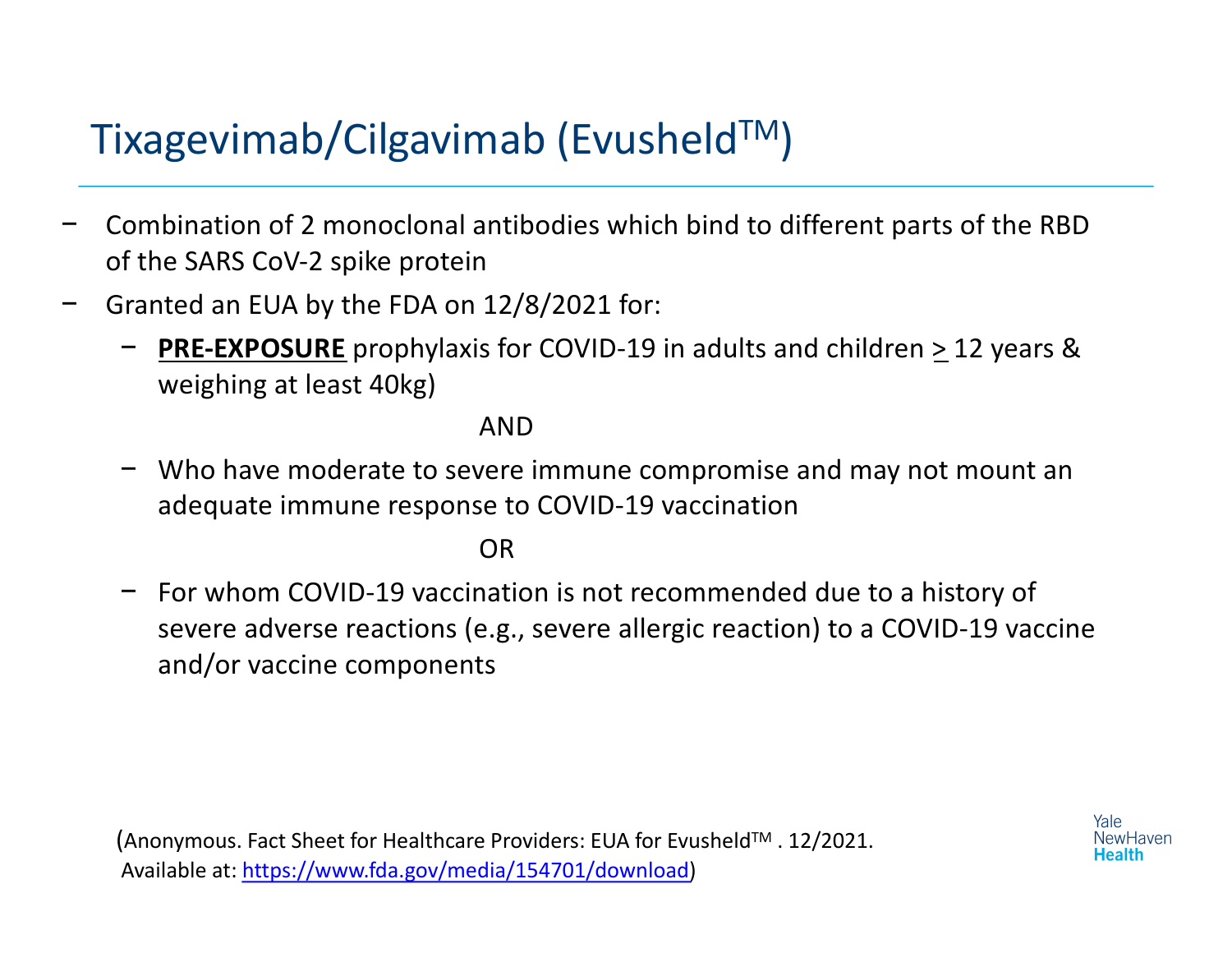- − Evusheld is not authorized for use in the following individuals:
	- − For the treatment of COVID-19
	- − For post-exposure prophylaxis of COVID-19 in individuals who have been exposed to someone infected with SARS-CoV-2.
- Pre-exposure prophylaxis with Evusheld is not a substitute for vaccination in individuals for whom COVID-19 vaccination is recommended.
	- − Individuals for whom COVID-19 vaccination is recommended, including individuals with moderate to severe immune compromise who may derive benefit from COVID-19 vaccination, should receive COVID-19 vaccination.
	- − In individuals who have received a COVID-19 vaccine, Evusheld should be administered at least two weeks after vaccination.

(Anonymous. Fact Sheet for Healthcare Providers: EUA for EvusheldTM . 12/2021. Available at: https://www.fda.gov/media/154701/download)

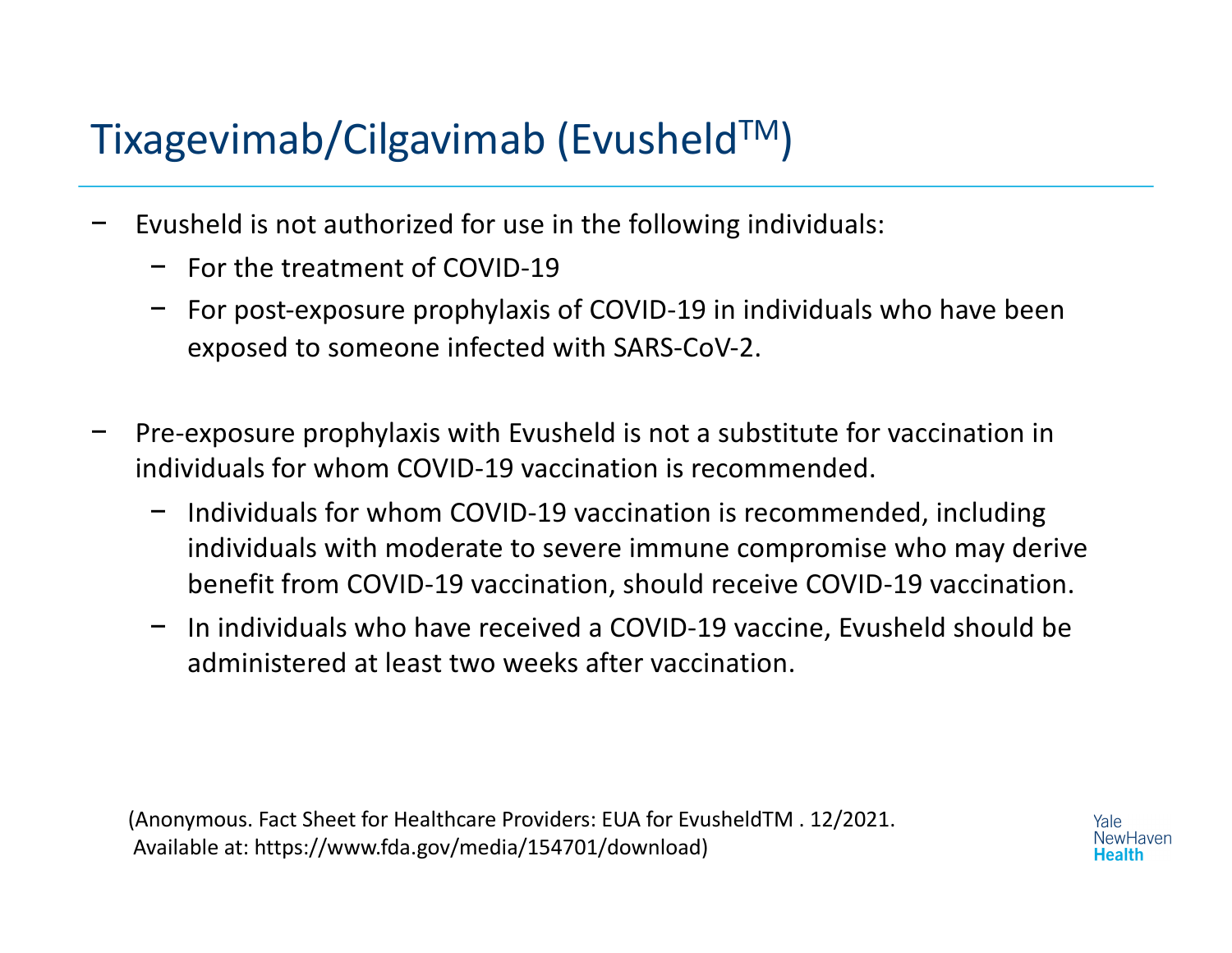- − Administered as 2 separate IM injections of each drug (1.5ml for each injection)
	- − Gluteal site preferred, one injection in each gluteus
	- − Observation for 60 minutes following the injections
- Expected to provide sufficient antibody levels for possibly up to 6 months
- Given at an outpatient visit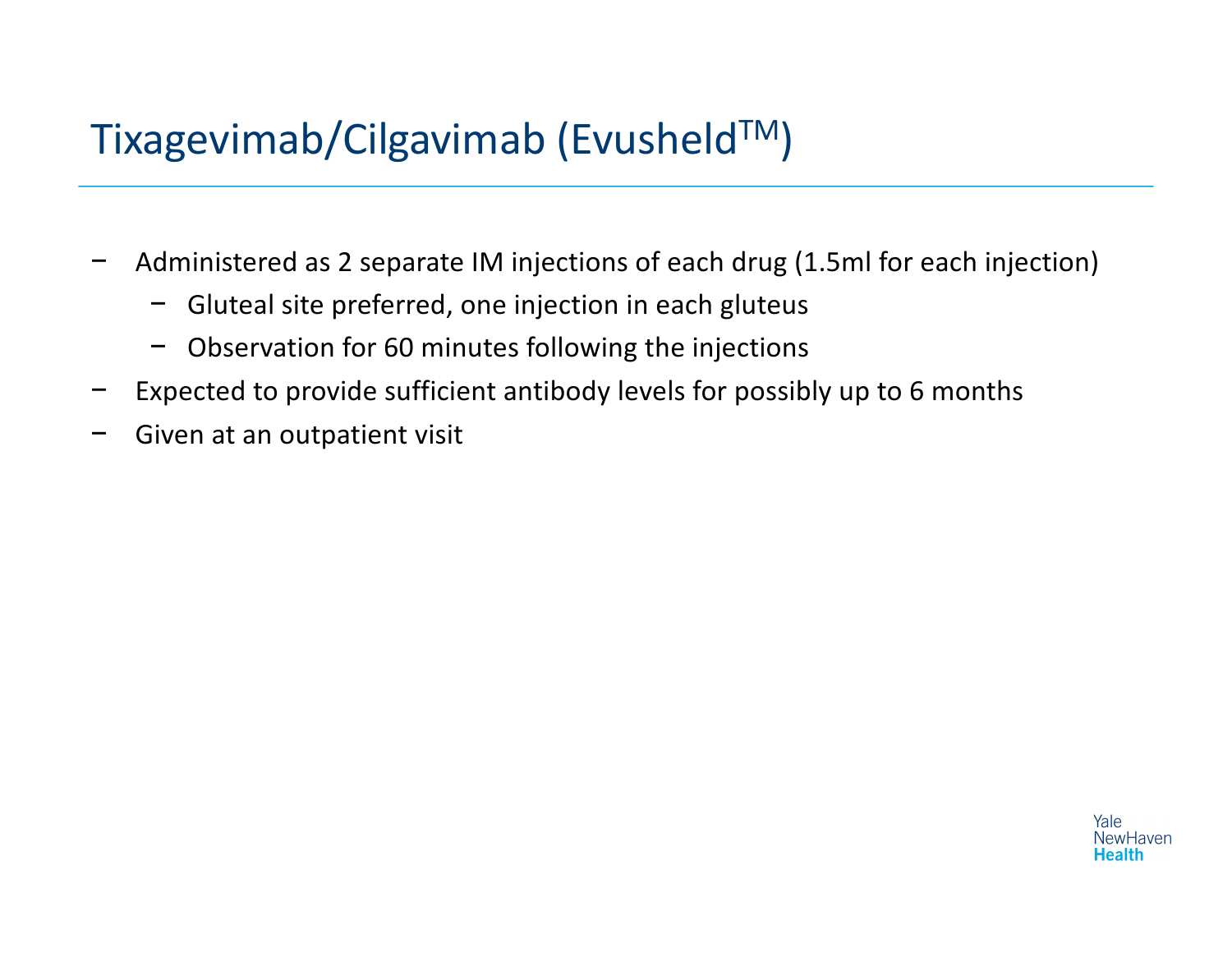# Clinical Efficacy PROVENT

- − PROVENT enrolled adults ≥18 years of age who were either ≥60 years of age, had pre-specified comorbidities or were at increased risk of SARS-CoV-2 infection due to their living situation or occupation. Subjects could not have previously received a COVID-19 vaccine or have known prior or current SARS-CoV-2 infection.
- − Results

|                       | $N^*$ | Number of<br>events, $n$ $\left(\% \right)$ | <b>Relative Risk Reduction,</b><br>$% (95\% \text{ Cl})$ |
|-----------------------|-------|---------------------------------------------|----------------------------------------------------------|
| EVUSHELD <sup>†</sup> | 3.441 | $8(0.2\%)$                                  | 77% (46, 90)                                             |
| Placebo               | 1.731 | $17(1.0\%)$                                 |                                                          |

Incidence of Symptomatic COVID-19 in Adults (PROVENT) Table 6

 $N =$  number of subjects in analysis;  $CI =$  Confidence Interval

\* subjects were censored after receiving the vaccine or being unblinded to consider the vaccine, whichever occurred earlier

<sup>†</sup> EVUSHELD dose (150 mg tixagevimab and 150 mg cilgavimab)

− Among subjects who received EVUSHELD, there were no severe/critical COVID-19 events (defined as SARS-CoV-2 RT-PCR-positive symptomatic illness characterized by a minimum of either pneumonia [fever, cough, tachypnea or dyspnea, and lung infiltrates] or hypoxemia [SpO2 <90% in room air and/or severe respiratory distress] and a WHO Clinical Progression Scale score of 5 or higher) compared to one event (0.1%) among subjects who received placebo.

(Anonymous. Fact Sheet for Healthcare Providers: EUA for Evusheld™ . 12/2021. Available a[t: https://www.fda.gov/media/154701/downloa](https://www.fda.gov/media/154701/download)d)

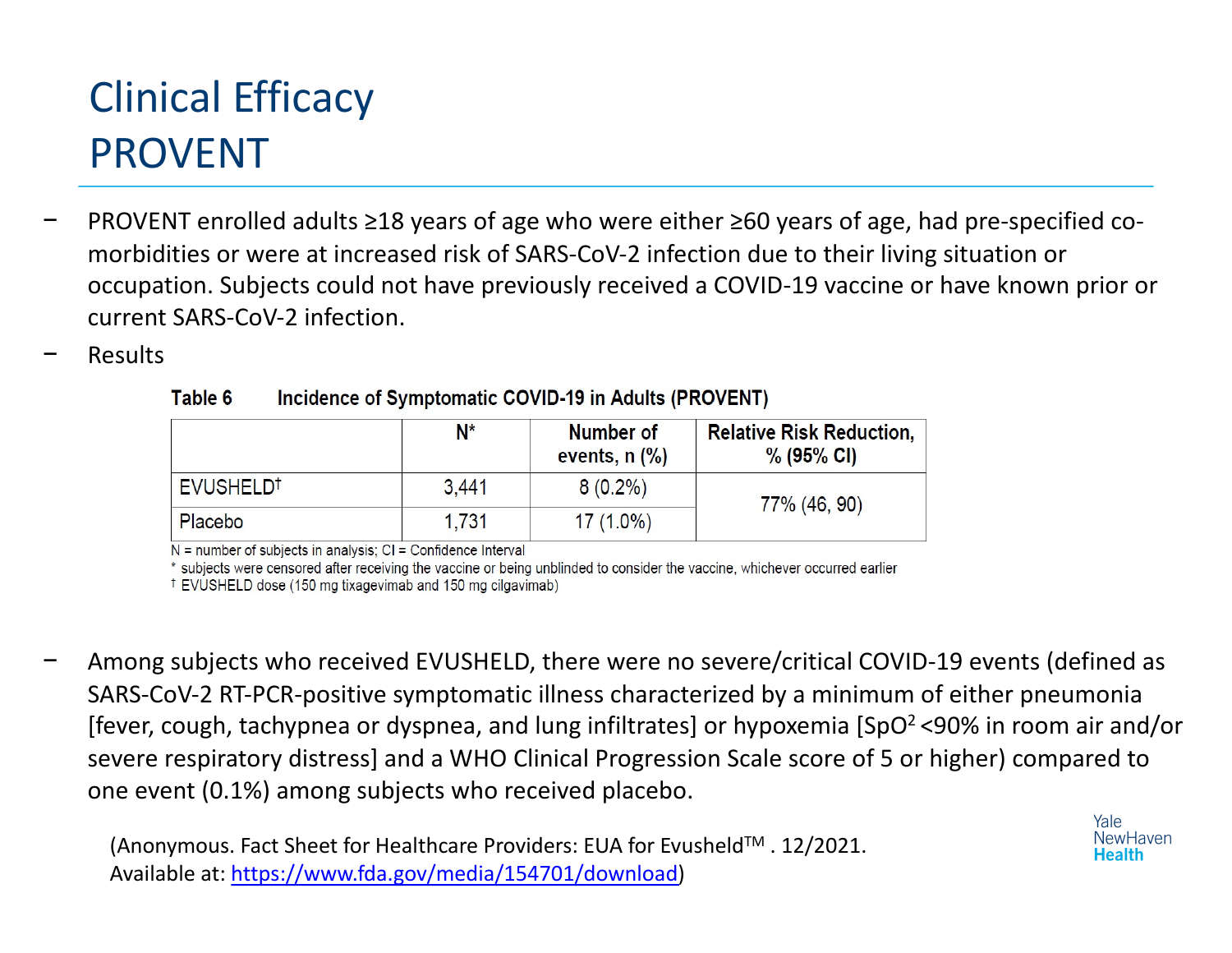# Tixagevimab/Cilgavimab (EvusheldTM) Adverse Effects

- − Most common adverse events (> 3%) were
	- − Headache
	- − Fatigue
	- − Cough
- − Although Evusheld is a monoclonal antibody therapy, hypersensitivity reactions requiring treatment following COVID-19 monoclonal administration have been uncommon.

(Anonymous. Fact Sheet for Healthcare Providers: EUA for EvusheldTM . 12/2021. Available a[t: https://www.fda.gov/media/154701/downloa](https://www.fda.gov/media/154701/download)d)